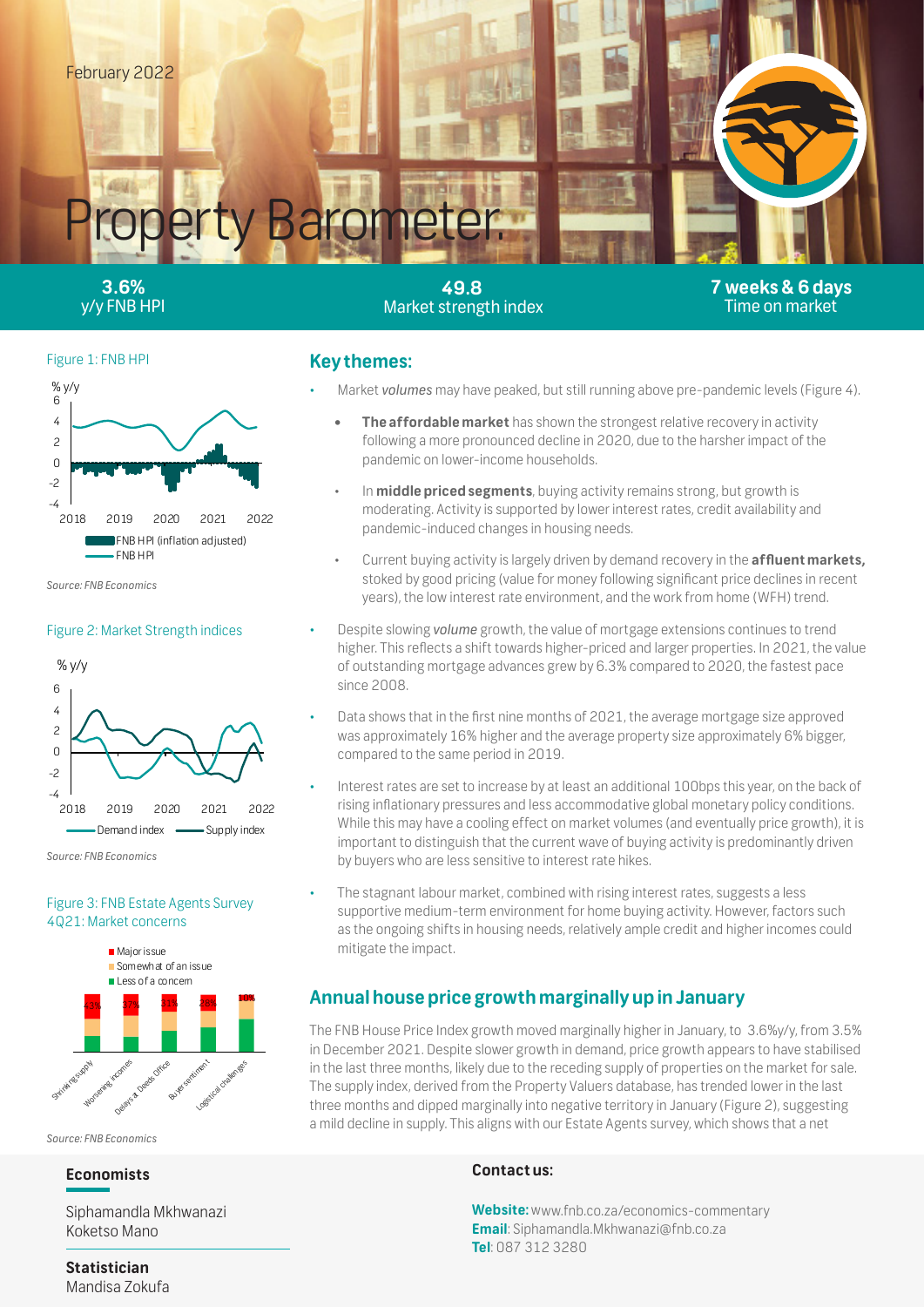majority of surveyed agents are concerned about shrinking supply, predominantly in affluent segments (Figure 3). With greater demand for bigger mortgage loans, it is unsurprising that support on overall house price growth in recent months has come from a strong recovery in the affluent markets, while growth in low-to-middle segments continues to slow (Figure 5 and Figure 6).

# **Outlook**

## **Global context**

Housing markets in advanced economies received renewed strength during, and in the aftermath of, the pandemic shock, buoyed by low interest rates and strong demand for housing. By contrast, emerging markets experienced more volatility, and the uptick in prices during the pandemic was less pronounced. This reflects key differences in policy responses to the crisis and household balance sheets: while advanced economies responded quite aggressively to the pandemic crisis, implementing considerable liquidity stimulus, emerging markets had limited space, and some had to quickly pare back on stimulus measures with a build-up of inflationary pressures (predominantly driven by supply bottlenecks, higher oil prices and weaker exchange rates). Furthermore, household balance sheets in emerging markets were more severely affected by labour market vulnerabilities, leaving many households locked out of the market. In its January 2022 Global Economic Prospects report, the World Bank showed that over 60% of households in emerging markets reported income losses during the pandemic and most pandemic-related job losses have not been recovered.

Looking ahead, we expect demand for property and real house price growth to wane as global financial conditions tighten. This could be exacerbated by upward inflationary pressure - buoyed by resurgent waves of Covid-19 infections and related supply chain disruptions. Steeper hiking cycles, as inflation continues to surprise to the upside, will likely have a bigger impact on emerging markets, given the pre-existing labour market vulnerabilities in these economies.

### **Domestic home buying market**

We expect buying activity to remain relatively supported in the medium term and price growth should stabilise at lower levels compared to 2021, at around 3.5%, from 4.2%. Higher interest rates will reduce affordability and the attractiveness of homeownership relative to renting. However, we think "marginal buyers" have already brought forward their buying decisions, taking advantage of ultra-low interest rates. In the medium term, we expect that buying activity will predominantly be driven by less interest rate sensitive buyers, largely in higher priced brackets. Innovation and heightened competition among lenders should also boost activity. A key constraint is the stubbornly weak employment growth, which continues to lag the economic recovery. However, the wage bill has recovered to pre-pandemic levels (albeit uneven across skill and income levels). This, combined with still-strong growth in nonlabour income, and rising preference for homeownership (behavioural conditions), should counteract the downward pressures on volumes growth and, ultimately, house price growth, mainly in middle to higher-priced segments.

- **• The affordable market:** We expect price growth to moderate, relative to the strong growth in the prior years, as labour market weaknesses and higher interest rates erode affordability. However, innovations in the funding space such as the greater uptake of longer duration mortgages (e.g., 360 months payment term) should be a somewhat mitigating factor. Furthermore, the inherent property supply deficit should limit downward pressure on price growth in the segment.
- **• Middle priced segments:** Buying activity should continue benefiting from the accommodative monetary policy conditions, credit availability and the pandemicinduced changes in housing needs, albeit to a lesser extent. The relatively milder impact of job losses and a stronger recovery in wage growth should also be supportive of volumes and price stability.
- **• Affluent markets:** buying activity should be supported by good pricing, strong recovery in non-labour income and the WFH trend. Supply-side factors should also remain supportive of price growth: emigration-related sales have slowed since the recent peak in 2019, there is less supply pressure from the construction of new properties, and there are fewer properties on the market for sale as some sellers, in response to weaker selling

### Figure 4: Mortgage volumes (4Q21 data are preliminary)



*Source: FNB Economics off Deeds*

#### Figure 5: Price growth by sub-segment



*Source: FNB Economics*

### Figure 6: Price growth by sub-segment





## Figure 7: Expected price growth by sub-segment



*Source: FNB Economics*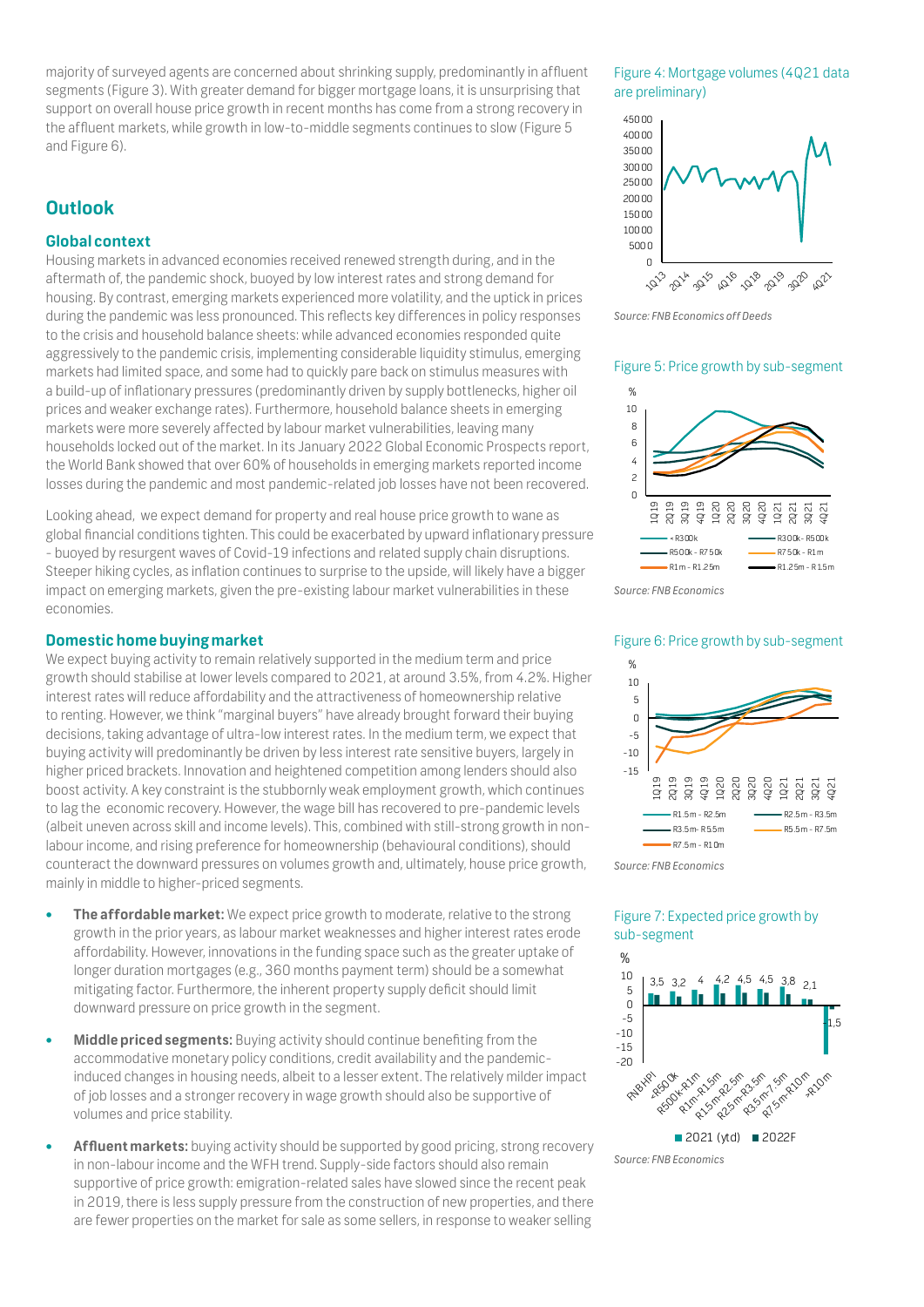conditions, took a wait-and-see approach during the pandemic. Emigration related sales may well increase as global travel restrictions are phased out, but it is unlikely that volumes will test the 2019 peak.

## **Domestic rental market**

After troughing at 0.6% y/y in March 2021, rental inflation has been gradually normalising, lifting to 1.1% in December 2021. We expect rental inflation to lift to 2.0% on average in 2022, ending the year at around 2.5%. This gradual normalisation is in line with the ongoing recovery in aggregate incomes and household demand, higher interest rates weighing on demand for homeownership, as well as improved mobility that might push people closer to business districts (for work). However, the pace of the recovery will be constrained by weak employment growth and rising cost of living.

Vacancy rates have slowed from pandemic-induced highs but could settle at a new, higher equilibrium (Figure 8). While landlords could square higher vacancies against elevated yields in some provinces such as Gauteng in the near term, it is reasonable to expect landlords to continue reducing portfolios. This is exacerbated by the apparent oversupply, particularly in the affluent market, and a conundrum of weak escalations or exposure to delinquencies given the elevated cost of living. Nevertheless, the recovery in tourism could partly alleviate oversupply in some segments as available stock is diverted from long-term to short-term rentals. We also expect the currently muted construction activity to not exert further upward pressure on the supply of new stock.

#### Figure 8: Flat vacancy rate,



*Source: Rode & Associates, FNB Economics*